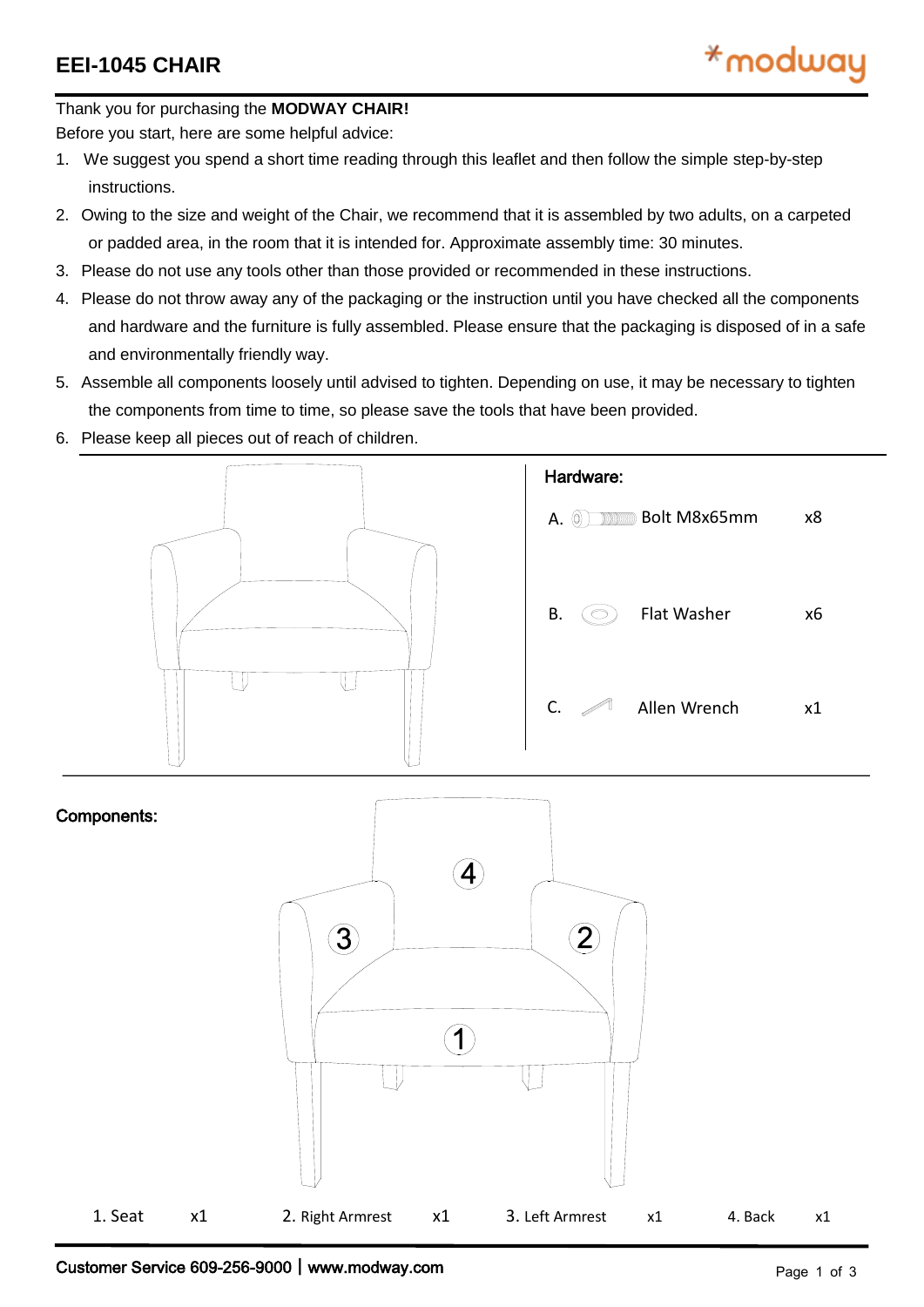

## **STEP 1:**

1. Please put **Seat (1)** stand upright down on a carpeted or padded surface as shown.

3. Attach the **Left Armrest (2)** to the left of the **Seat (1)** by using 2 pieces of **Bolts (A)** with 2 pieces of **Flat Washers (B)** and use **Allen Wrench (C**) to tighten **Bolts (A)** clockwise as shown. Don't fully tight **Bolts (A)** at this step.

> $\circ$ ワ Β  $\diagup$  $\overline{A}$ B C  $\circledcirc$ **TIME THE TELEVISION**  $\bigcirc$  $x2$  $x2$  $x1$ **Hardware & Tools Required**

## **STEP 2:**

 Attach the **Right Armrest (3)** to the right of the **Seat (1)** by using 2 pieces of **Bolts (A)** with 2 pieces of **Flat Washers (B)** and use **Allen Wrench (C**) to tighten **Bolts (A)** clockwise as shown. Don't fully tight **Bolts (A)** at this step.